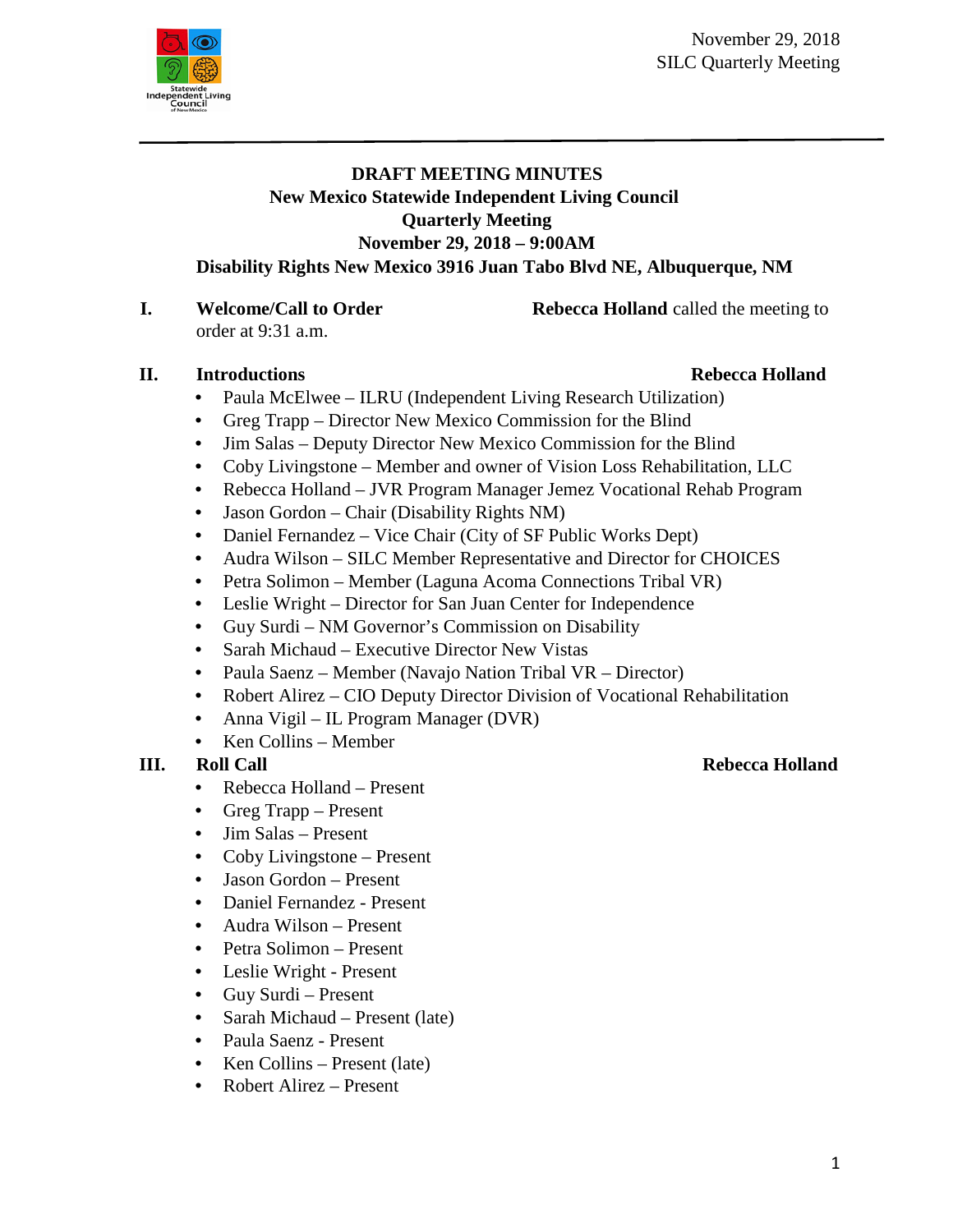

- Anna Vigil Present
- Michael Murphy Absent
- Albert Montoya Absent

# **IV. Action Item – Approval of November 29, 2018 Meeting Agenda**

- Rebecca Holland motioned to approve the meeting agenda.
- Coby Livingstone so moved to approve the meeting agenda.
- Jason Gordon seconded the motion. The motion unanimously passed.

## **V. Action Item – Approval of September 21, 2017 Meeting Minutes**

- Rebecca asked if everyone had reviewed the September 21, 2017 meeting minutes and if anyone had any questions or changes.
- Audra Wilson moved to approve the September 21, 2017 meeting minutes.
- Daniel Fernandez seconded the motion. The motion unanimously passed.

# VI. Action Item – Election of Officers Rebecca Holland

We need to vote on the two brave members that have elected to be our chair Jason Gordon and vice-chair Daniel Fernandez. Unanimously approved.

### **VII. Dissolving the Election Committee Rebecca Holland** Rebecca has given the duties of chair over to Jason Gordon "Thank you Rebecca." **VIII. New Chair Presides Over the Rest of the Meeting Jason Gordon**

**IX.** Former Chair Report (Written) Rebecca Holland  **All Attendees have a copy of the Rebecca's report**

# **X.** SPIL Update & Public Forums **Audra Wilson**

- November 26, 2018 a fourth draft of the SPIL was emailed to all members/directors for edits.
- We recently found out that the new reporting tool won't be ready in time please remember this may change as well.
- We have made great progress on the SPIL and we will need to decide either to extend current SPIL or turn in the current one we have been working on.

# **XI. State Agency Reports/Updates (Written)**

• All reports were provided via email prior to meeting as well as distributed during this meeting.

# **XII. CIL Reports/Updates (Written)**

• All reports were provided via email prior to meeting as well as distributed during this meeting.

# **XIII. Next Meeting Date and Location**

• February 8, 2019 in Santa Fe at New Vistas 10:00 a.m.